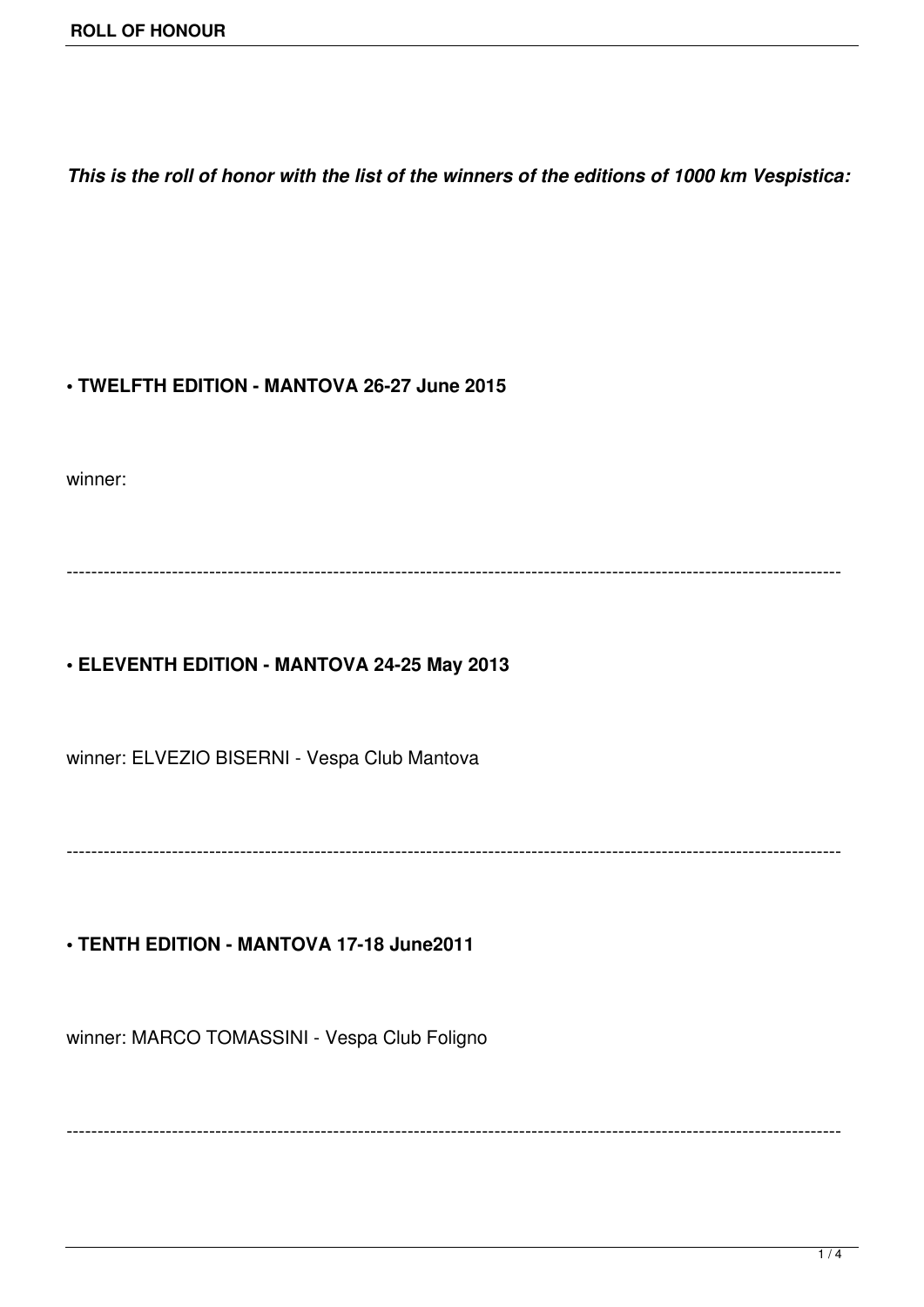## • NINTH EDITION - CATANZARO 1-2 June<sup>[1]</sup> 1970

winner: WALTER SABBATINI - Bari / Milano

-----------------------------------------------------------------------------------------------------------------------------

• EIGHTH EDITION - REGGIO CALABRIA 31 May<sup>1</sup> - 1 June 1969

winner: ANGELO FILIPPI - Asti

-----------------------------------------------------------------------------------------------------------------------------

**• SEVENTH EDITION - VICENZA 20-21 July 1968**

winner: RAIMONDO CIMINATI - Genova

-----------------------------------------------------------------------------------------------------------------------------

**• SIXTH EDITION - URBINO 25-26 June 1966**

winner: GIOVANNI BERTOLI - Milano

-----------------------------------------------------------------------------------------------------------------------------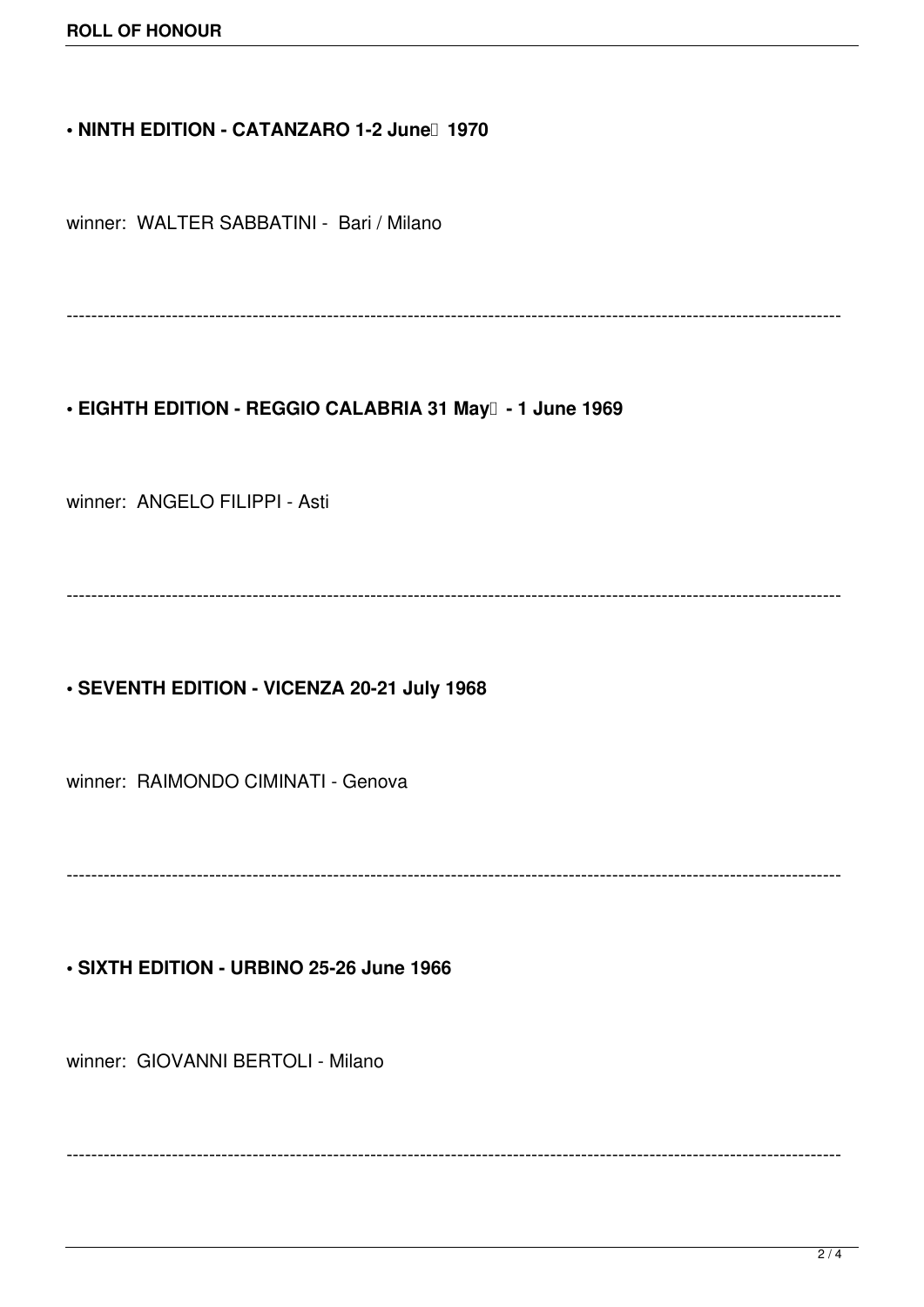#### **• FIFTH EDITION - BOLOGNA 29-30 May 1965**

winner: VITTORIO GRANATA - Napoli

-----------------------------------------------------------------------------------------------------------------------------

## **• FOURTH EDITION - BRESCIA 5-6 June 1954**

winner: DANTE RADAELLI - Lecco

-----------------------------------------------------------------------------------------------------------------------------

#### **• THIRD EDITION - BRESCIA 30-31 May 1953**

winner: EZIO STENICO - Trento

-----------------------------------------------------------------------------------------------------------------------------

#### **• SECOND EDITION - BRESCIA** 5-6 July 1952

winner: GIOVANNI FURIGO - Varese and MARIO PAGANI - Chiari